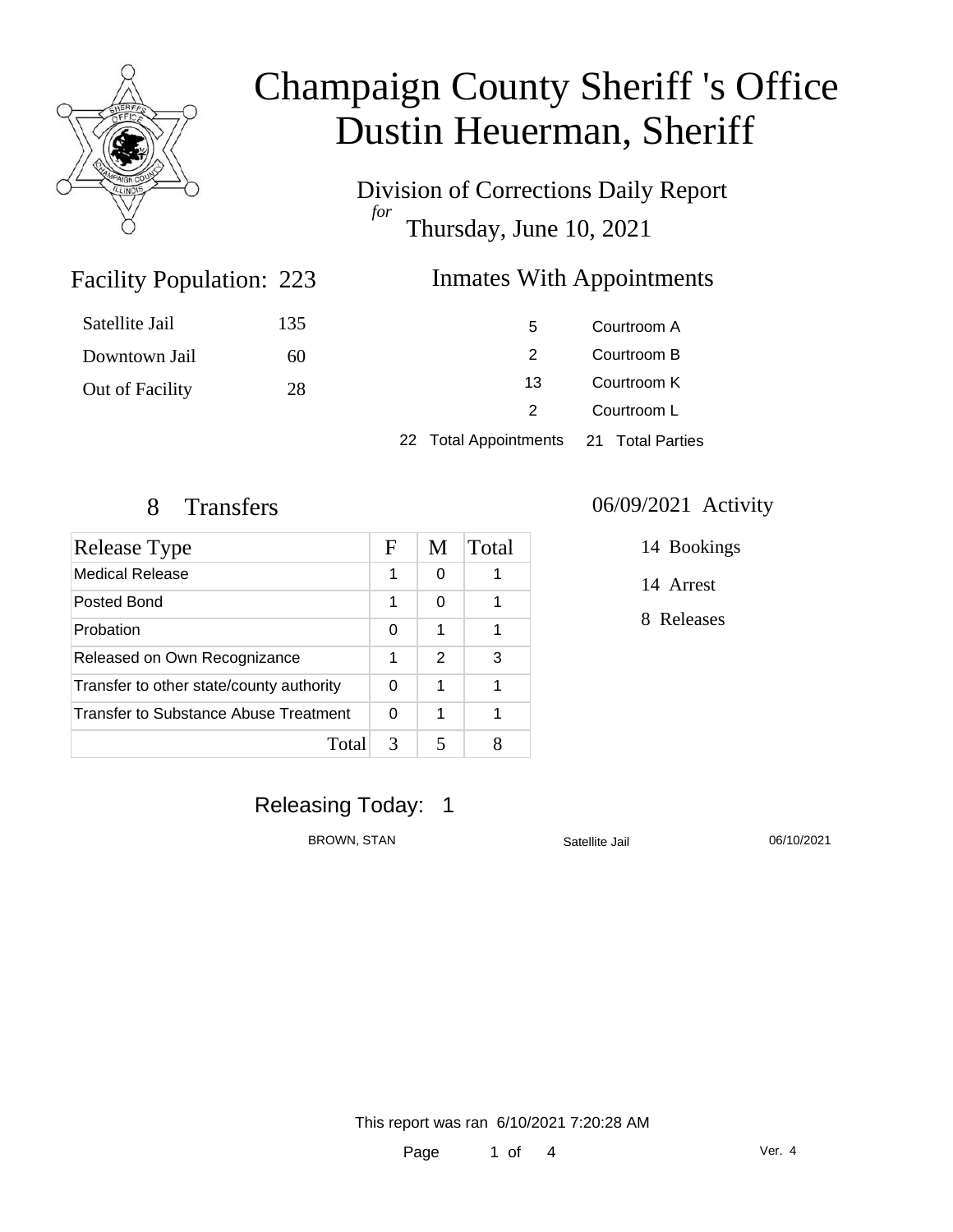

Division of Corrections Daily Report *for* Thursday, June 10, 2021

#### Custody Status Count

- Electronic Home Dentention 23
	- Felony Arraignment 5
		- Felony Other 1
	- Felony Pre-Sentence 6
		- Felony Pre-Trial 128
	- Felony Sentenced CCSO 6
	- Felony Sentenced IDOC 25
	- Felony Sentenced Other 1
		- Hold Other 1
	- Hold Sentenced CCCC 1
	- Misdemeanor Arraignment 5
		- Misdemeanor Other 1
		- Misdemeanor Pre-Trial 8
- Misdemeanor Sentenced Other 1
	- Petition to Revoke 3
	- Remanded to DHS 6
	- Traffic Arraignment 1
	- Traffic Sentenced CCSO 1
		- Total 223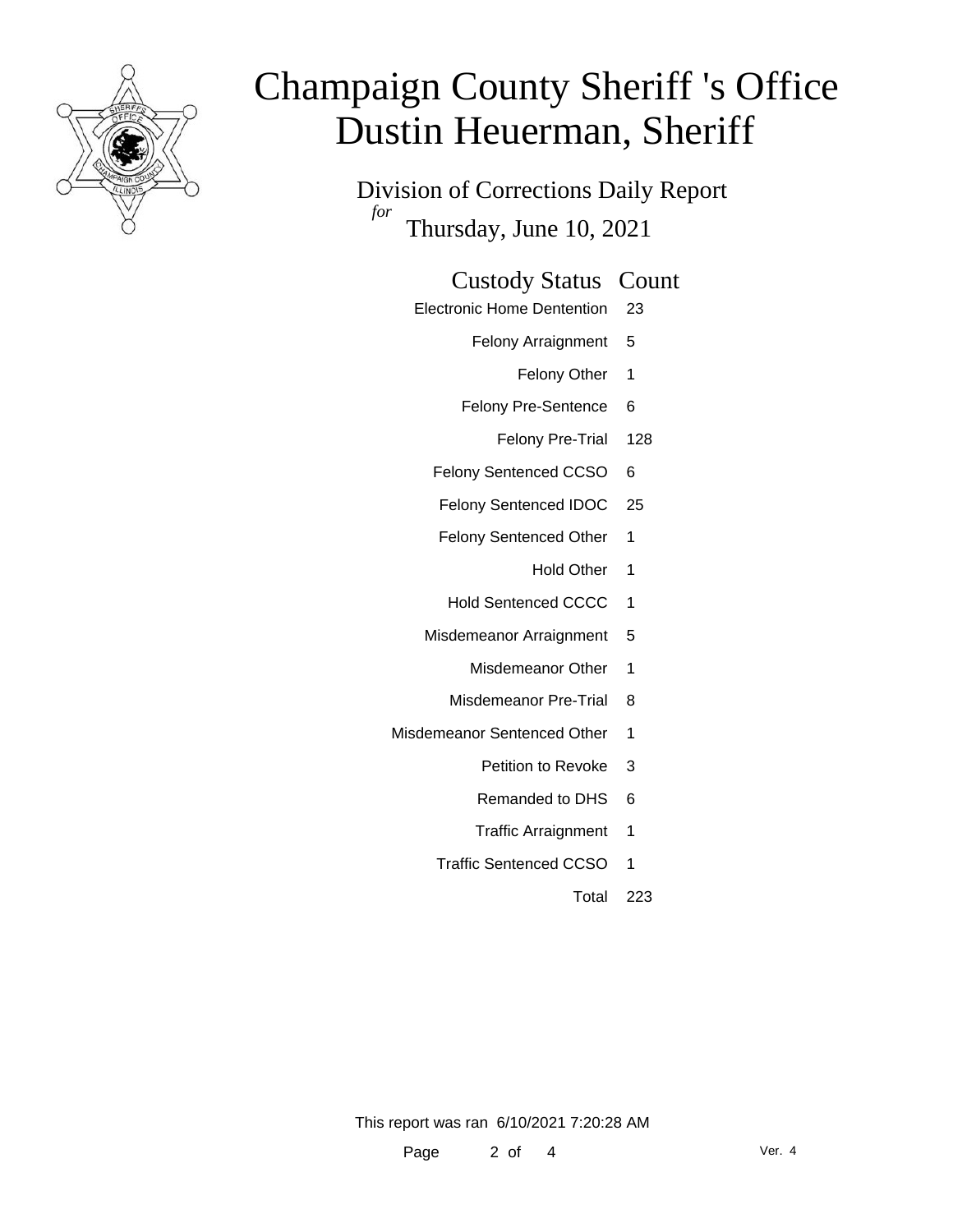

Division of Corrections Daily Report *for* Thursday, June 10, 2021

### Inmates With Appointments

| Jailing Party Name                 | Location    | Number of Records / Node |
|------------------------------------|-------------|--------------------------|
| BELL, CLINTON CAVALOS              | Courtroom K | 1 / Satellite Jail       |
| <b>BROCK, VERNELL CHRISTOPHER</b>  | Courtroom K | 1 / Satellite Jail       |
| CAMPBELL, ELIZABETH TAEHEE         | Courtroom K | 1 / Satellite Jail       |
| CAMPBELL, KEITH KNAQEEB            | Courtroom K | 1 / Satellite Jail       |
| DALE, LAMONTE CORTEZ               | Courtroom L | 2 / Downtown Jail        |
| DAVIS, TAVEON CORNELIUS            | Courtroom K | 1 / Satellite Jail       |
| <b>GATSON, TAIVIONTAE TREMAINE</b> | Courtroom K | 1 / Satellite Jail       |
| GOODWIN, ANTHONY DWAYNE            | Courtroom K | 1 / Satellite Jail       |
| <b>GORDON, TYRONE</b>              | Courtroom K | 1 / Satellite Jail       |
| HAMPTON, KEYSHON                   | Courtroom K | 1 / Satellite Jail       |
| HESTER, JORDAN DEWAYNE             | Courtroom A | 1 / Satellite Jail       |
| HUGHES, VERNELL MICHEAL            | Courtroom B | 1 / Satellite Jail       |
| JACKSON, AALIYAH MARIE             | Courtroom K | 1 / Satellite Jail       |
| MCCUNE, TIANNA MARIE               | Courtroom K | 1 / Satellite Jail       |
| MILTON, OTHELLO, Third             | Courtroom K | 1 / Satellite Jail       |
| QUINONES, ANGEL LUIS               | Courtroom A | 1 / Satellite Jail       |
| ROBINSON, ROKYAH AERIEAL           | Courtroom K | 1 / Satellite Jail       |
| RUCKES, KEITH DOMINIC              | Courtroom B | 1 / Satellite Jail       |
| STOFFLE, KELLY ANNE                | Courtroom A | 1 / Satellite Jail       |
| TUFTE, BRYCE MATTHEW               | Courtroom A | 1 / Downtown Jail        |
| WATERS, WESLEY DRUMMONE            | Courtroom A | 1 / Downtown Jail        |

### **Transfers**

| BARKSDALE, RAY SHAWN           | Released on Own Recognizance | Satellite Jail |
|--------------------------------|------------------------------|----------------|
| <b>BOOKER, STEPHON MONTELL</b> | Released on Own Recognizance | Satellite Jail |
| BOYKINS, KATRINA RENA          | Posted Bond                  | Satellite Jail |

This report was ran 6/10/2021 7:20:28 AM